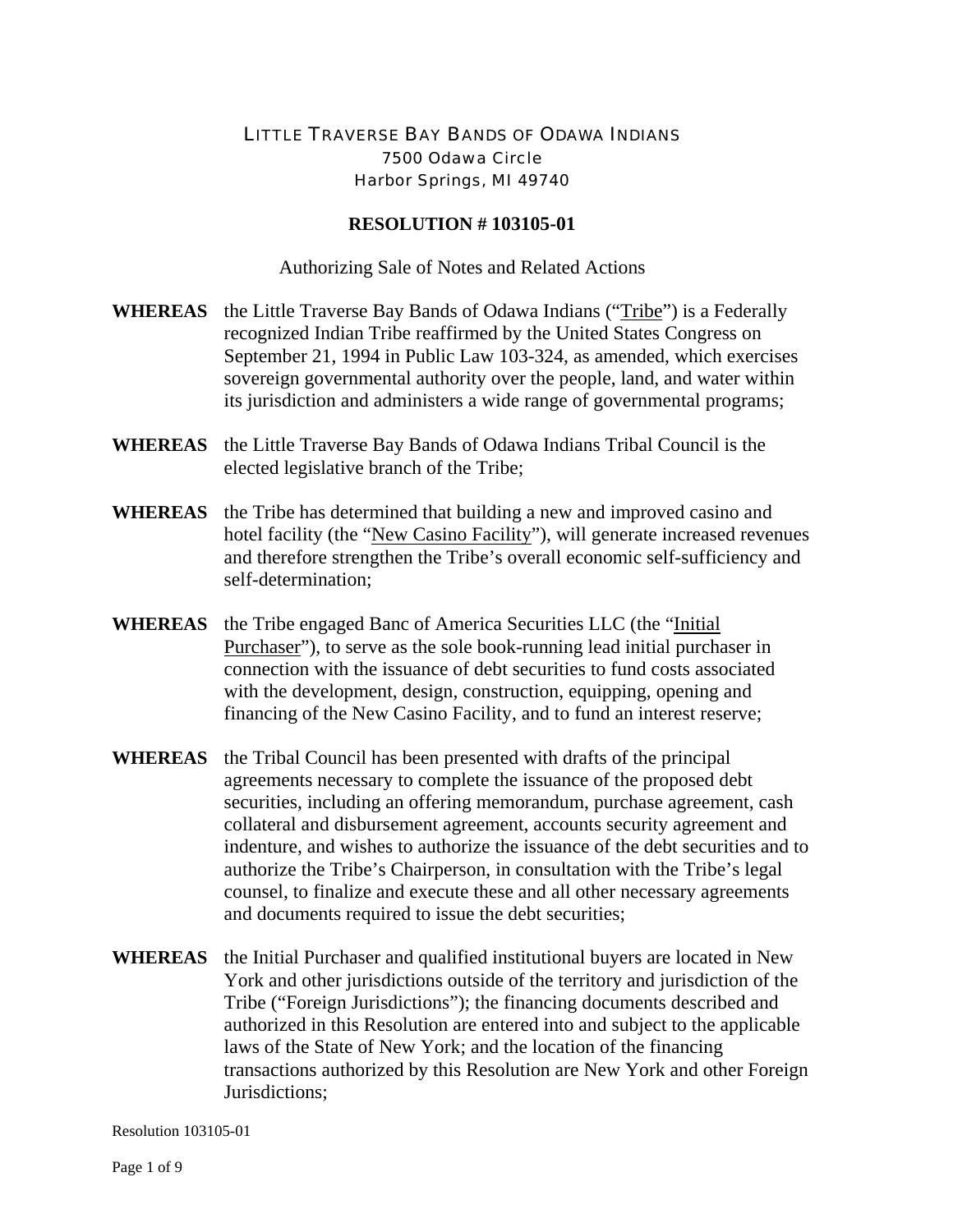**THEREFORE, BE IT RESOLVED 1.** Approval of the Issuance. The Tribal Council hereby approves the issuance and sale of its notes (the "Notes"), at an aggregate issue price of not more than \$205 million in principal amount, and that the sale of the Notes be effected pursuant to an exemption or exemptions from the registration requirements of the Securities Act of 1933, as amended (an "Offering Exemption"). The Notes shall bear the terms as set forth in the Indenture referred to below.

> 2. Offering Memorandum: The Tribal Council hereby approves a preliminary offering memorandum for the Notes, substantially in the form presented to the Tribal Council, together with such modifications thereof and supplements thereto from time to time as shall be approved by the Tribal Chairman, a written designee of the Tribal Chairman, or if the Tribal Chairman or such a designee shall be unavailable, such other person permitted by the law of the Tribe to act in the stead of the Tribal Chairman (the "Authorized Tribal Representative"), after consultation with legal counsel for the Tribe (collectively, the "Offering Memorandum"). The Tribal Council acknowledges that the Offering Memorandum will be used by the Initial Purchaser in a re-offering and resale of the Notes pursuant to an Offering Exemption.

 3. Indenture. The Tribal Council hereby approves and authorizes the Authorized Tribal Representative to execute and deliver on behalf of the Tribe an indenture with U.S. Bank National Association, as trustee, substantially in the form presented to the Tribal Council, with such modifications thereto as shall be approved by the Authorized Tribal Representative, after consultation with legal counsel for the Tribe (the "Indenture"), with the Authorized Tribal Representative's execution thereof being conclusive evidence of such approval and consultation.

 4. Notes and Other Documents and Instruments. The Tribal Council hereby authorizes the Authorized Tribal Representative on behalf of the Tribe to:

 (a) execute, cause to be attested if, and as, required by the Indenture, and deliver, or cause to be delivered, to the Trustee, or to any Authenticating Agent (as such term is used in the Indenture) named in the Indenture, the Notes as authorized herein, with such additions thereto and deletions therefrom as the Authorized Tribal Representative shall approve, after consultation with legal counsel for the Tribe, with the Authorized Tribal Representative's execution thereof being conclusive evidence of such approval and consultation;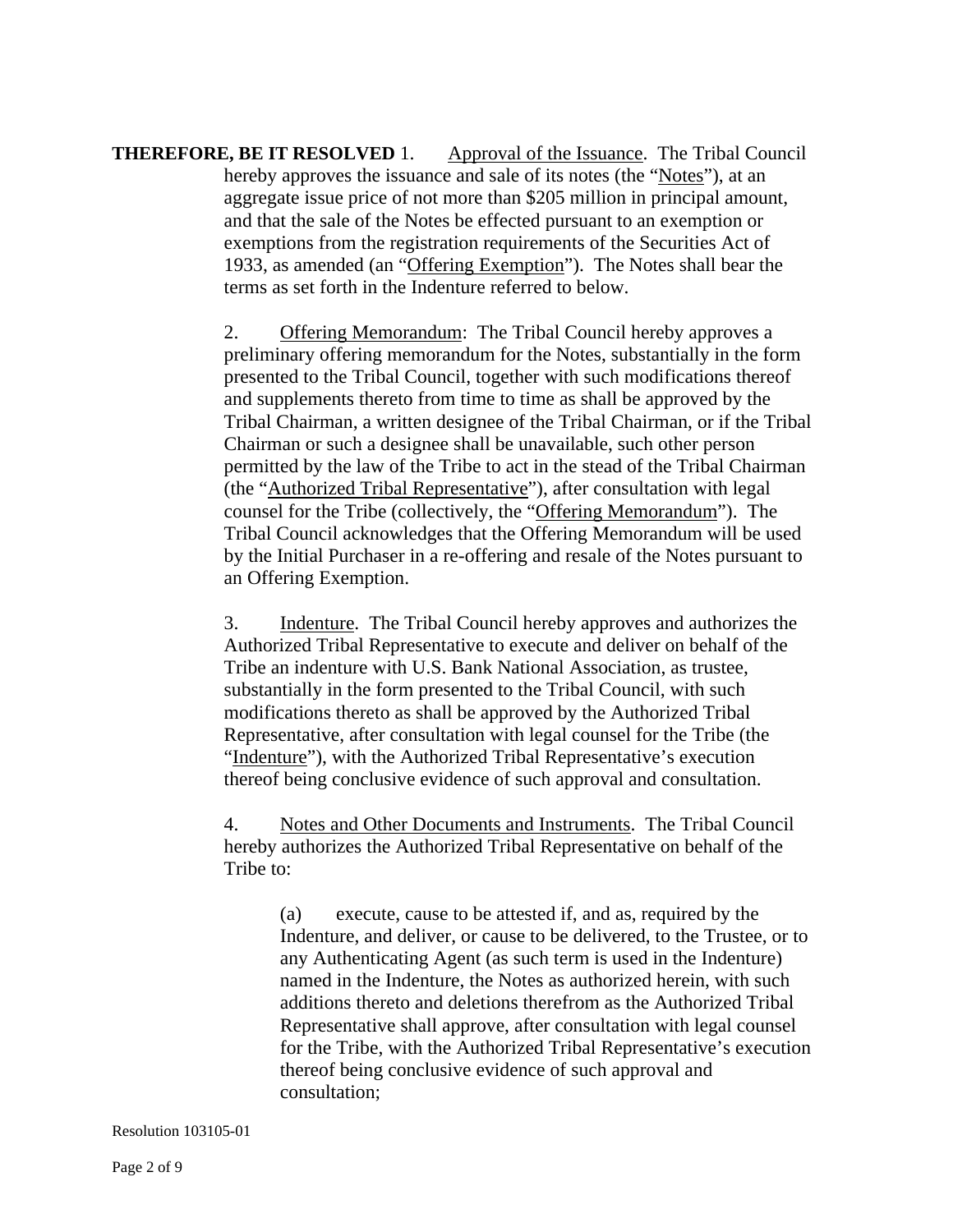(b) execute and deliver such other agreements (including indemnity agreements), documents, certificates, orders, requests and instruments as may be contemplated by the Indenture or required by the Trustee, any Security Registrar or Authenticating Agent (as such terms are used in the Indenture) or any other agent of the Tribe under the Indenture in connection therewith or as may be necessary or appropriate in connection with the issuance and sale of the Notes, with the Authorized Tribal Representative's execution thereof being conclusive evidence of such approval and consultation; and

 (c) subject to and in accordance with the Indenture, appoint or designate on behalf of the Tribe one or more paying agents and one or more transfer agents for the Notes, to rescind on behalf of the Tribe any such appointment or designation and to approve on behalf of the Tribe any change in the location of any office through which any such paying agent or transfer agent acts; and in connection therewith to take such action and to make, execute and deliver, or cause to be made, executed and delivered, such agreements, instruments and other documents as he deems necessary or desirable.

 5. Purchase Agreement. The Tribal Council hereby approves and authorizes the Authorized Tribal Representative to execute and deliver on behalf of the Tribe a purchase agreement with the Initial Purchaser substantially in the form presented to the Tribal Council, with such modifications thereto as shall be approved by the Authorized Tribal Representative, after consultation with legal counsel for the Tribe (the "Purchase Agreement"), with the Authorized Tribal Representative's execution thereof being conclusive evidence of such approval and consultation.

 6. Cash Collateral and Disbursement Agreement. The Tribal Council hereby approves and authorizes the Authorized Tribal Representative to execute and deliver on behalf of the Tribe a cash collateral and disbursement agreement with U.S. Bank National Association, as the disbursement agent thereunder, substantially in the form presented to the Tribal Council, with such modifications thereto as shall be approved by the Authorized Tribal Representative, after consultation with legal counsel for the Tribe (the "Cash Collateral and Disbursement Agreement"), with the Authorized Tribal Representative's execution thereof being conclusive evidence of such approval and consultation.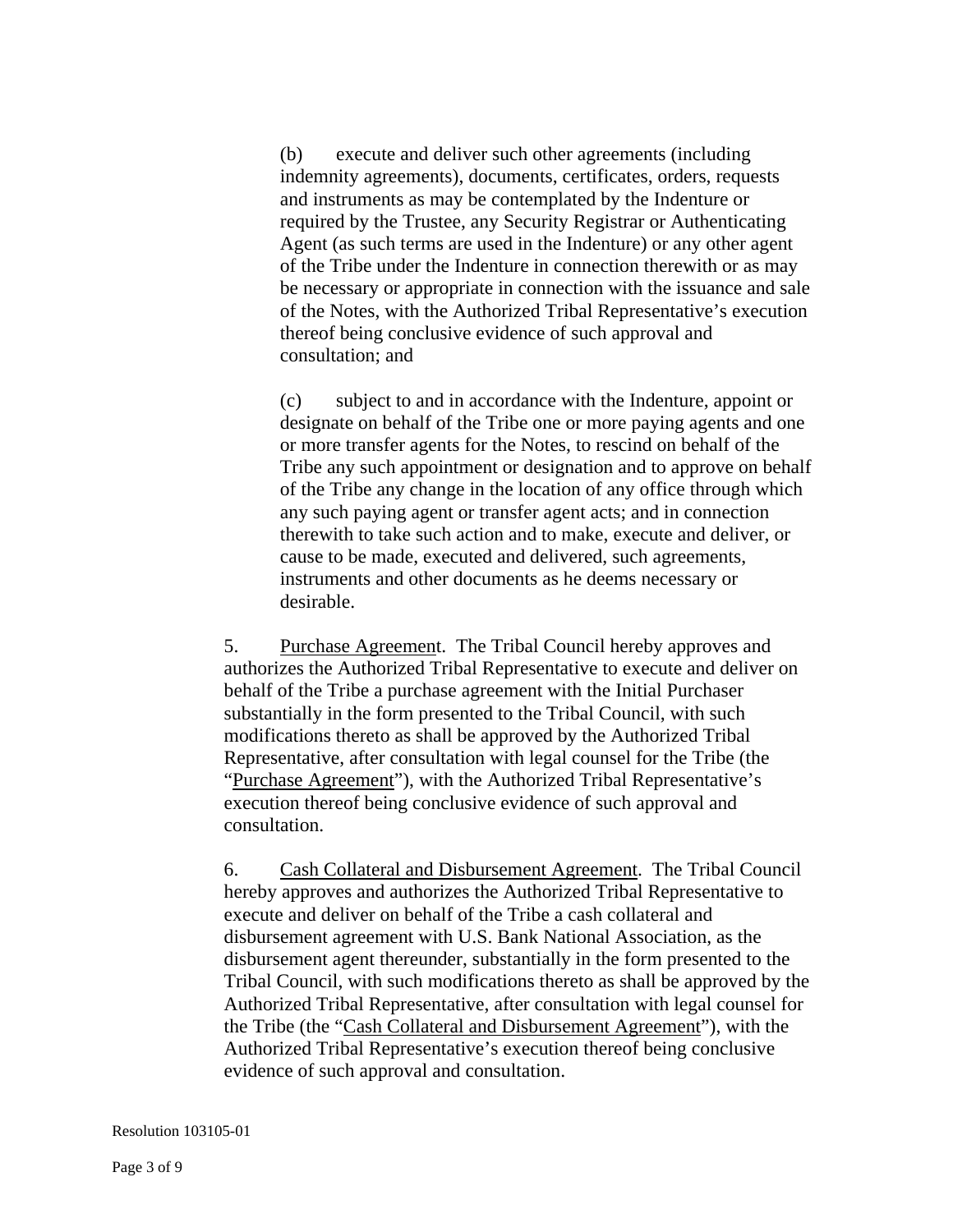7. Accounts Security Agreement. The Tribal Council hereby approves and authorizes the Authorized Tribal Representative to execute and deliver on behalf of the Tribe an accounts security agreement substantially in the form presented to the Tribal Council, with such modifications thereto as shall be approved by the Authorized Tribal Representative, after consultation with legal counsel for the Tribe (the "Account Security Agreement"), with the Authorized Tribal Representative's execution thereof being conclusive evidence of such approval and consultation.

 8. Pricing Delegation. The Tribal Council hereby authorizes the Authorized Tribal Representative to determine the price to be received by the Tribe in any offering or sale of the Notes, any re-offering price thereof, the interest rate thereon, any discounts to be allowed or commissions to be paid to the Initial Purchaser or any other agent or underwriter, and any other terms of offering or sale of the Notes and to sell the Notes in accordance with the Purchase Agreement; *provided*, that the weightedaverage yield of the Notes shall not exceed 10.50% per annum.

9. PORTAL. The Tribal Council hereby authorizes the Authorized Tribal Representative to take any and all actions necessary to qualify the Notes for trading in the Private Offerings, Resales and Trading through Automated Linkages market of the National Association of Securities Dealers, Inc.

 10. Qualifying Actions. The Tribal Council hereby authorizes the Authorized Tribal Representative to determine the states in which appropriate action shall be taken to qualify or register for sale all or such part of the Notes and to perform on behalf of the Tribe any and all such acts as he deems necessary or advisable to comply with the applicable laws of any such states, and in connection therewith to execute and file all requisite papers and documents, including, but not limited to, applications, reports, surety bonds, irrevocable consents and appointments of attorneys for service of process; and the execution by the Authorized Tribal Representative of any such paper or document or his actions in connection with the foregoing matters shall conclusively establish his authority therefor from the Tribe and the approval and ratification by the Tribe of the papers and documents so executed and the action so taken.

11. Other Matters. The Tribal Council hereby authorizes the Authorized Tribal Representative to execute any certificates and other documents and take or cause to be taken any other actions necessary for the creation, issuance or sale of the Notes or the proper implementation of the actions approved hereby.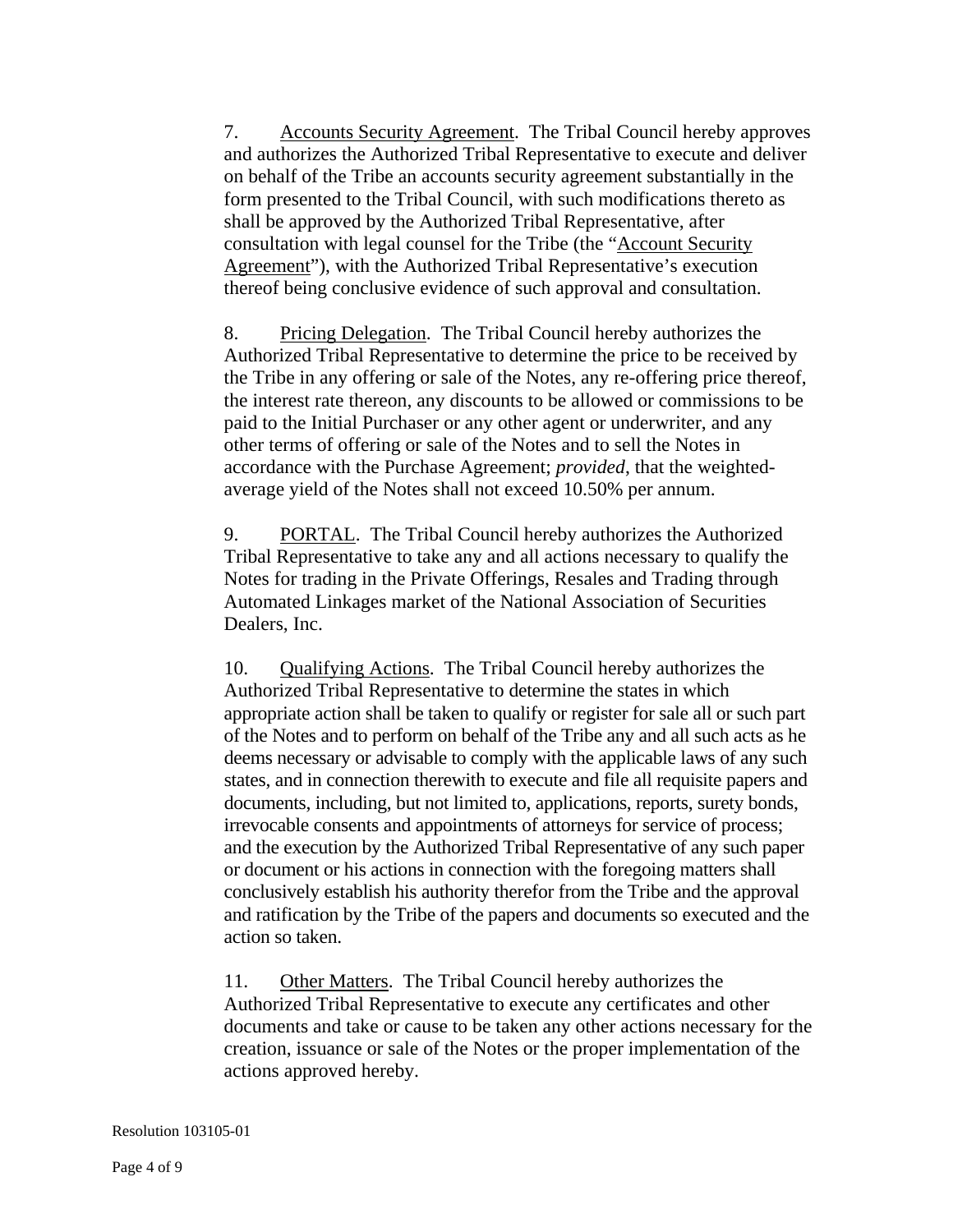12. Arbitration Procedures. The following provisions shall apply to any claim, demand, action or cause of action arising under the Notes, the Purchase Agreement, the Indenture, the Cash Collateral and Disbursement Agreement, the Accounts Security Agreement, and any other agreement, document or instrument authorized to be executed on behalf of the Tribe by this Resolution (collectively, the "Authorized Documents"),

 12.1 Some or all of the Authorized Documents will contain provisions stating that the performance of the parties thereunder are to be governed and interpreted by the law or laws therein stated ("Governing Law"). One or more of the Authorized Documents (each, an "Arbitrable Document") will also contain provisions (the "Arbitration Provisions") permitting or requiring that disputes arising under the applicable Arbitrable Document be resolved by binding arbitration ("Arbitrable Matters"). The Arbitration Provisions, as a matter of the law of the Tribe, are hereby declared to be and are valid, irrevocable and enforceable.

 12.2 The Tribe currently has a tribal court (the "Tribal Court"), and notwithstanding any other tribal laws, the following shall apply with respect to the Tribal Court (and any other court established by the law of the Tribe):

> (a) For all Arbitrable Matters, (a) the Tribal Court shall apply the procedural rules of the Tribal Court as to procedural matters; and (b) the Tribal Court shall apply the Governing Law as to substantive law matters;

> (b) If any action for legal or equitable relief or other proceeding is brought in the Tribal Court concerning any Arbitrable Matter, the Tribal Court shall not review the merits of the pending action or proceeding, but shall stay the action or proceeding until arbitration has been had in compliance with the Arbitration Provisions.

 (c) If any person claims the neglect or refusal of the Tribe to proceed with arbitration under an Arbitrable Document, then that person may make application to the Tribal Court for an order directing the parties to proceed with the arbitration. In such event, the Tribal Court shall order the parties to arbitration in accordance with the provisions of the Transaction Documents, and the question of whether an obligation to arbitrate the dispute at issue exists shall be decided by the arbitrator(s).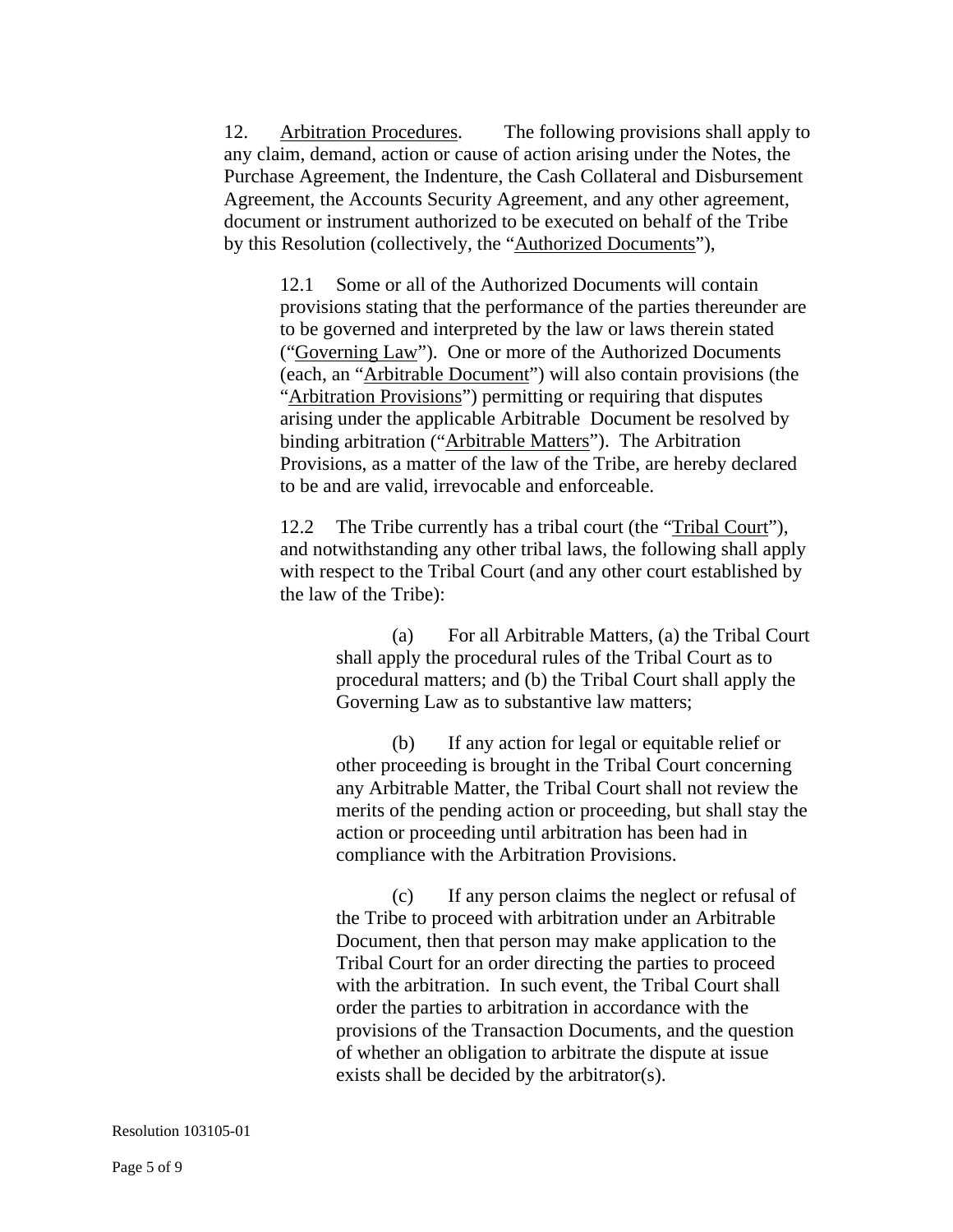(d) At any time during an arbitration, upon request of all the parties to the arbitration, the arbitrator(s) may make application to the Tribal Court for advice on any question of Tribal law or state or federal law arising in the course of the arbitration so long as such parties agree in writing that the advice of the Tribal Court shall be final as to the question presented and that it shall bind the arbitrator(s) in rendering any award.

 (e) An Arbitration Award shall be in writing and signed by the arbitrator(s). The arbitrator(s) shall provide written notice of the Arbitration Award to each party by certified or registered mail, return receipt requested.

 (f) At any time within one year after the Arbitration Award has been rendered and the parties thereto notified thereof, any party to the arbitration may make application to the Tribal Court for an order confirming the award. Any party applying to the Tribal Court for an order confirming an Arbitration Award shall, at the time the award is filed with the Clerk of the Tribal Court for entry of judgment thereon, file true and correct copies of the following papers with the Clerk: (1) the agreement to arbitrate; (2) written identification of the arbitrator(s) and any material documenting the selection or appointment of the arbitrator(s); (3) any written agreement requiring the reference of any question as provided in Section 13.2(d) above; (4) each written extension of the time, if any, within which to make the award; (5) the award; and (6) evidence that all parties to the arbitration have received notice of the filing or the intent to file an application to the Tribal Court for confirmation of the Arbitration Award.

(g) An Arbitration Award shall not be subject to review or modification by the Tribal Court, but shall be confirmed strictly as provided by the arbitrator; *provided,* that the Tribal Court may nevertheless decline to enforce any Arbitration Award if it finds that any of the following occurred:

> (1) the award was procured by corruption, fraud, or undue means;

 (2) there was evident partiality or corruption in the arbitrator(s);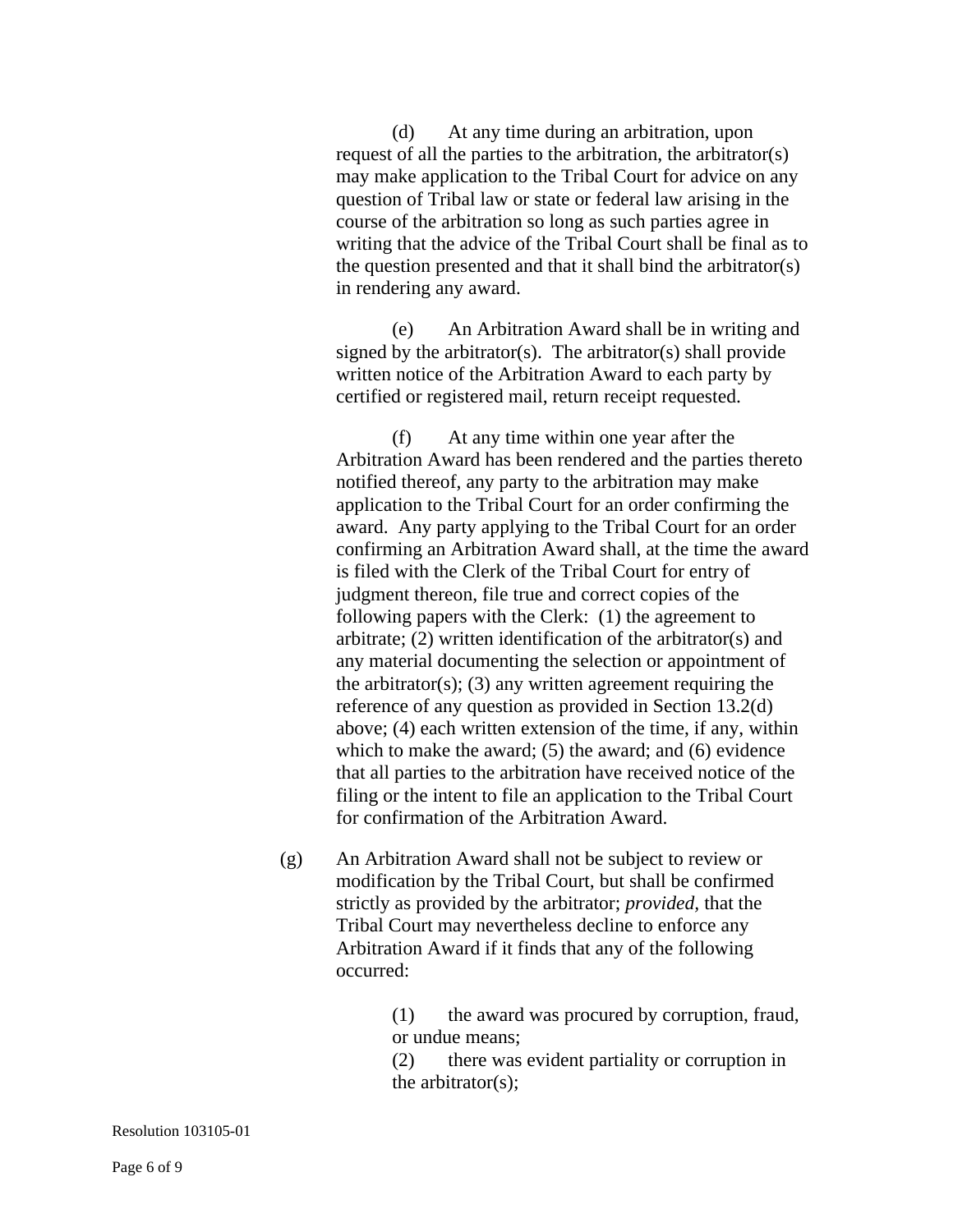(3) the arbitrator(s) were guilty of misconduct in refusing to postpone the hearing, upon sufficient cause shown, or in refusing to hear evidence pertinent and material to the controversy; or of any other misbehavior by which the rights of any party have been prejudiced; or

 $(4)$  the arbitrator(s) exceeded their powers, or so imperfectly executed them that a mutual, final, and definite award upon the subject matter submitted was not made.

Where an Arbitration Award is so vacated, the Tribal Court may, in its discretion, direct a rehearing by the arbitrator(s).

 (h) In any of the following cases where the Tribal Court is authorized to make an order regarding arbitration, the Tribal Court may make an order modifying or correcting the Arbitration Award upon the application of any party to the arbitration:

> (1) where there was an evident material miscalculation of figures or an evident material mistake in the description of any person, thing, or property referred to in the award;

 (2) where the arbitrator(s) have awarded upon a matter not submitted to them, unless it is a matter not affecting the merits of the decision upon the matter submitted; or

 (3) where the Arbitration Award is imperfect in matter of form not affecting the merits of the controversy.

The order may modify and correct the award, so as to effect the intent thereof and promote justice between the parties.

 (i) The judgment confirming an Arbitration Award shall be docketed as if it were rendered in a civil action. The judgment so entered shall have the same force and effect in all respects as, and be subject to all the provisions of law relating to, a judgment in a civil action, and it may be enforced as if it has been rendered in a civil action in the Tribal Court. When the Arbitration Award requires the performance of any other act than the payment of money, the Tribal Court may direct the enforcement thereon in the manner provided by law.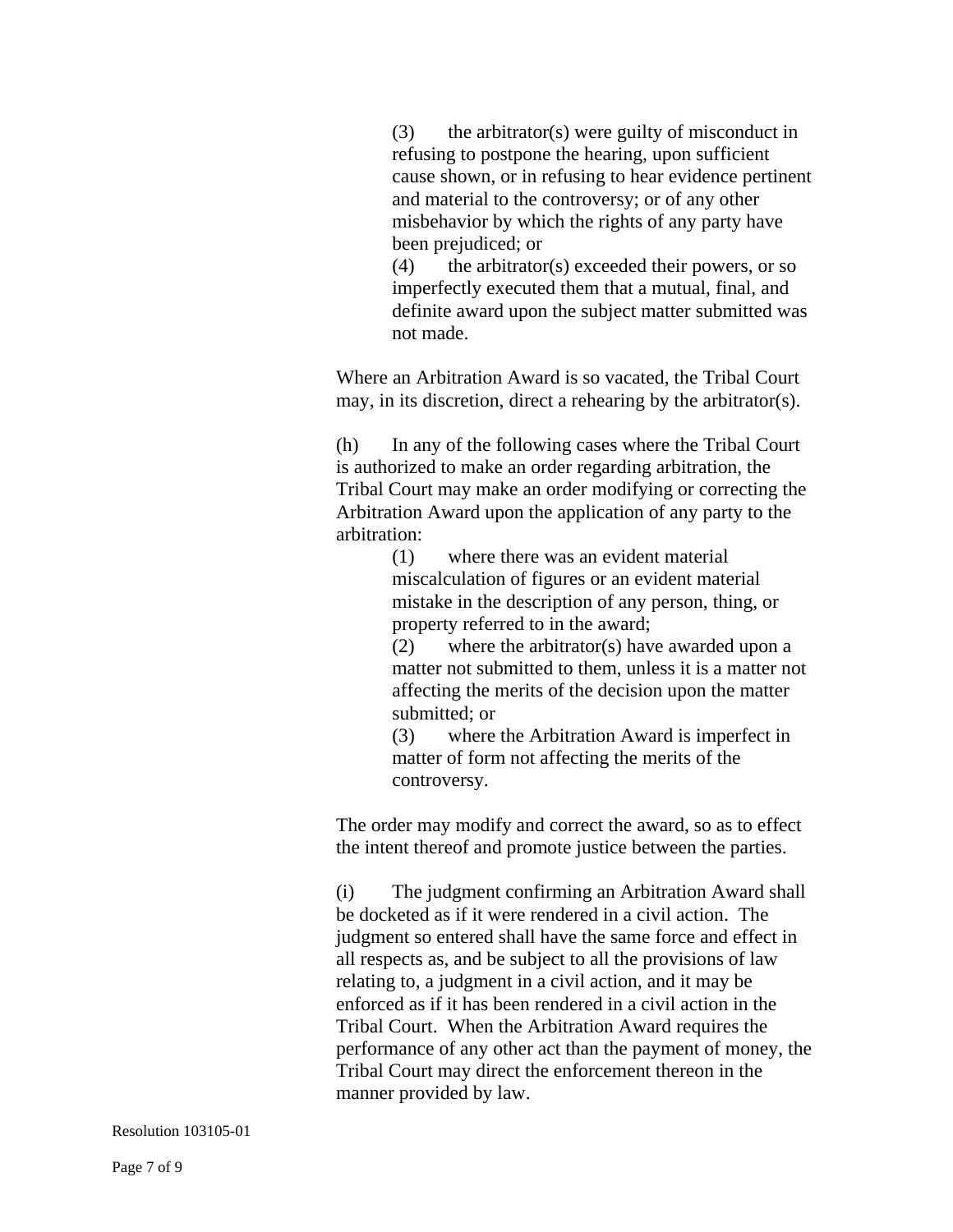(j) To the extent allowed by federal law, the jurisdiction of the Tribal Court over any Arbitrable Matter shall be concurrent with the jurisdiction of any New York or State of Michigan federal court, New York or State of Michigan state court or any other court of competent jurisdiction, and any waiver of the obligation of the parties to exhaust Tribal Court remedies shall be valid and enforceable in accordance with its terms. The Authorized Tribal Representative is authorized to execute transaction documents that contain dispute resolution provisions where disputes are resolved in federal or state courts in the first instance, and the Tribe irrevocably waives its sovereign immunity to the extent stated in such documents and agrees to be bound by the final judgments of such Foreign Jurisdictions.

**FURTHER RESOLVED,** This Resolution replaces Resolution 102005-01.

## **CERTIFICATION**

As Tribal Council Secretary, I certify that this Resolution was duly adopted by the Tribal Council of the Little Traverse Bay Bands of Odawa Indians by an emergency phone poll of the Tribal Council held on October 31, 2005 at which a quorum were contacted, by a vote of \_5\_ in favor, \_2\_ opposed, \_2\_ abstentions, and \_0\_ absent as recorded by this roll call:

|                      | In Favor | Opposed | Abstained | Absent |
|----------------------|----------|---------|-----------|--------|
| Fred Harrington, Jr. |          | X       |           |        |
| Regina Gasco Bentley | X        |         |           |        |
| <b>Mary Roberts</b>  |          |         | Х         |        |
| Rita Shananaquet     |          | Χ       |           |        |
| Alice Yellowbank     | X        |         |           |        |
| Dexter McNamara      | X        |         |           |        |
| Shirley Oldman       |          |         |           |        |
| Melvin L. Kiogima    | X        |         |           |        |
| <b>Beatrice Law</b>  | X        |         |           |        |

Date:

Melvin L. Kiogima, Secretary